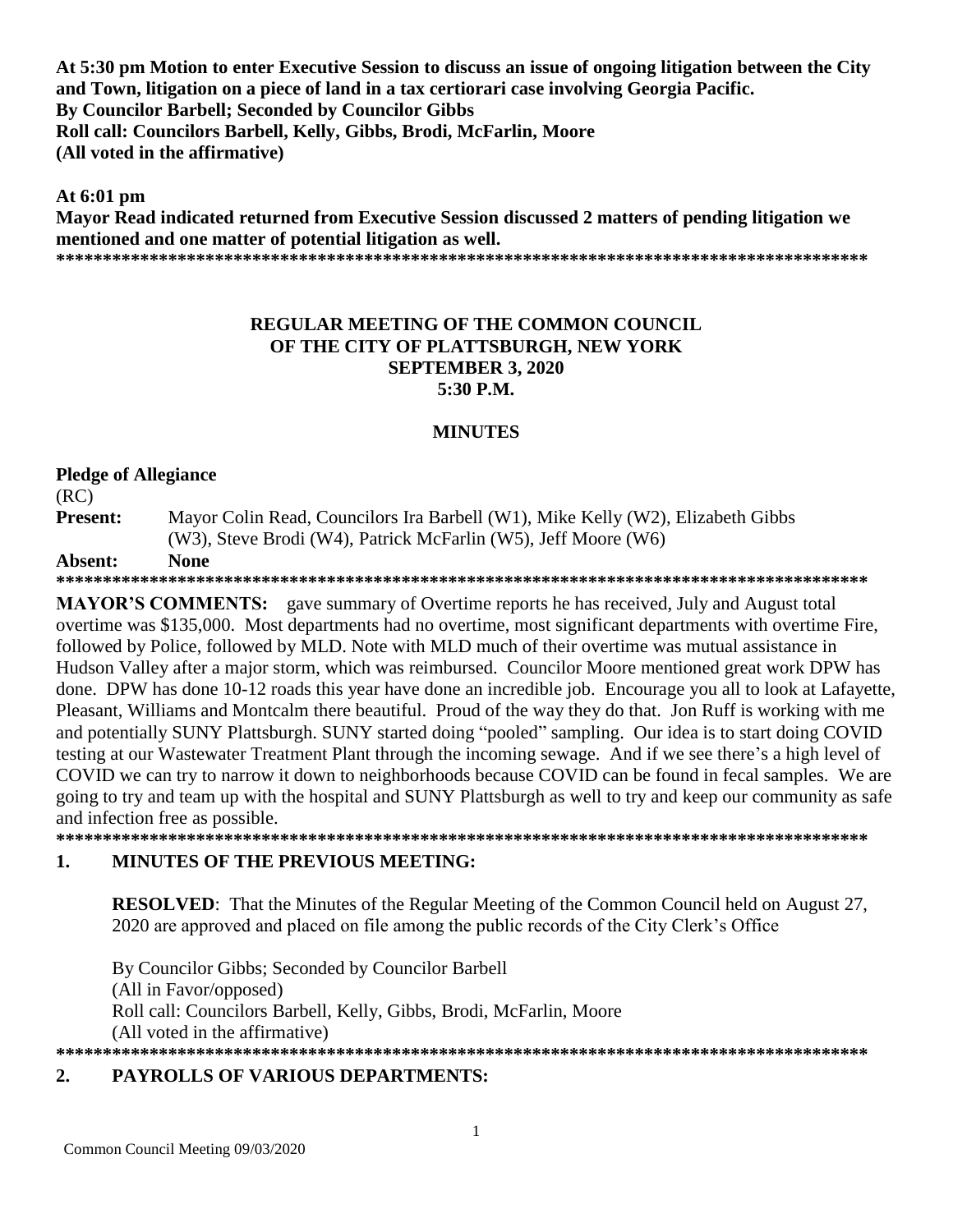**RESOLVED**: That the payrolls of the various Departments of the City of Plattsburgh for the week ending September 2, 2020 in the amount of **\$ 57,680.38** are authorized and allowed and the Mayor and the City Clerk are hereby empowered and directed to sign warrants drawn on the City Chamberlain for the payment thereof.

By Councilor Moore; Seconded by Councilor Kelly (All in Favor/opposed) Roll call: Councilors Barbell, Kelly, Gibbs, Brodi, McFarlin, Moore (All voted in the affirmative) **\*\*\*\*\*\*\*\*\*\*\*\*\*\*\*\*\*\*\*\*\*\*\*\*\*\*\*\*\*\*\*\*\*\*\*\*\*\*\*\*\*\*\*\*\*\*\*\*\*\*\*\*\*\*\*\*\*\*\*\*\*\*\*\*\*\*\*\*\*\*\*\*\*\*\*\*\*\*\*\*\*\*\*\*\*\*\***

# **3. REPORTS OF CITY OFFICES & COMMITTEE REPORTS:**

- Report of Fire and Ambulance Responses for August 18 31, 2020
- Reports from the Police Department dated August 31, 2020
- Minutes from the Public Safety Committee meeting held on August 27, 2020
- Report from the City Clerk's Office of all monies received during the month of July 2020 in the total amount of \$8,094.00 and the month of August 2020 in the total amount of \$ 8,398.50

## **COUNCILOR/DEPARTMENT CHAIR COMMITTEE REPORTS:**

[*reports given during work session*]

**Governance, Strategy, and City Operations**- Chair Councilor Barbell indicated met this evening nothing more to report.

**City Infrastructure** – Chair Councilor Moore indicated Public Works finished paving projects for year, thanked Department of Public Works for doing a great job.

**Finance and Budget –** Chair Councilor Kelly, Moore and Chamberlain Marks met with Mayor to discuss city bond rating

**Public Safety** – Chair Councilor Gibbs met yesterday with Chief Ritter and Chief Lawliss. She and Ira will meet and start looking at recommendations they would like to make, reach out to Mayor regarding budget.

**Plattsburgh Public Library** – Chair Councilor McFarlin mentioned Library is pursuing donations.

**MLD -** MLD Board President Councilor McFarlin indicated nothing to report.

**RESOLVED**: That the reports as listed are hereby ordered received and any written reports are placed on file among the public records of the City Clerk's Office.

By Councilor Gibbs; Seconded by Councilor Barbell (All in Favor/opposed) Roll call: Councilors Barbell, Kelly, Gibbs, Brodi, McFarlin, Moore (All voted in the affirmative) **\*\*\*\*\*\*\*\*\*\*\*\*\*\*\*\*\*\*\*\*\*\*\*\*\*\*\*\*\*\*\*\*\*\*\*\*\*\*\*\*\*\*\*\*\*\*\*\*\*\*\*\*\*\*\*\*\*\*\*\*\*\*\*\*\*\*\*\*\*\*\*\*\*\*\*\*\*\*\*\*\*\*\*\*\*\*\***

**4. CORRESPONDENCE OR RECOMMENDATIONS FROM BOARDS: None \*\*\*\*\*\*\*\*\*\*\*\*\*\*\*\*\*\*\*\*\*\*\*\*\*\*\*\*\*\*\*\*\*\*\*\*\*\*\*\*\*\*\*\*\*\*\*\*\*\*\*\*\*\*\*\*\*\*\*\*\*\*\*\*\*\*\*\*\*\*\*\*\*\*\*\*\*\*\*\*\*\*\*\*\*\*\***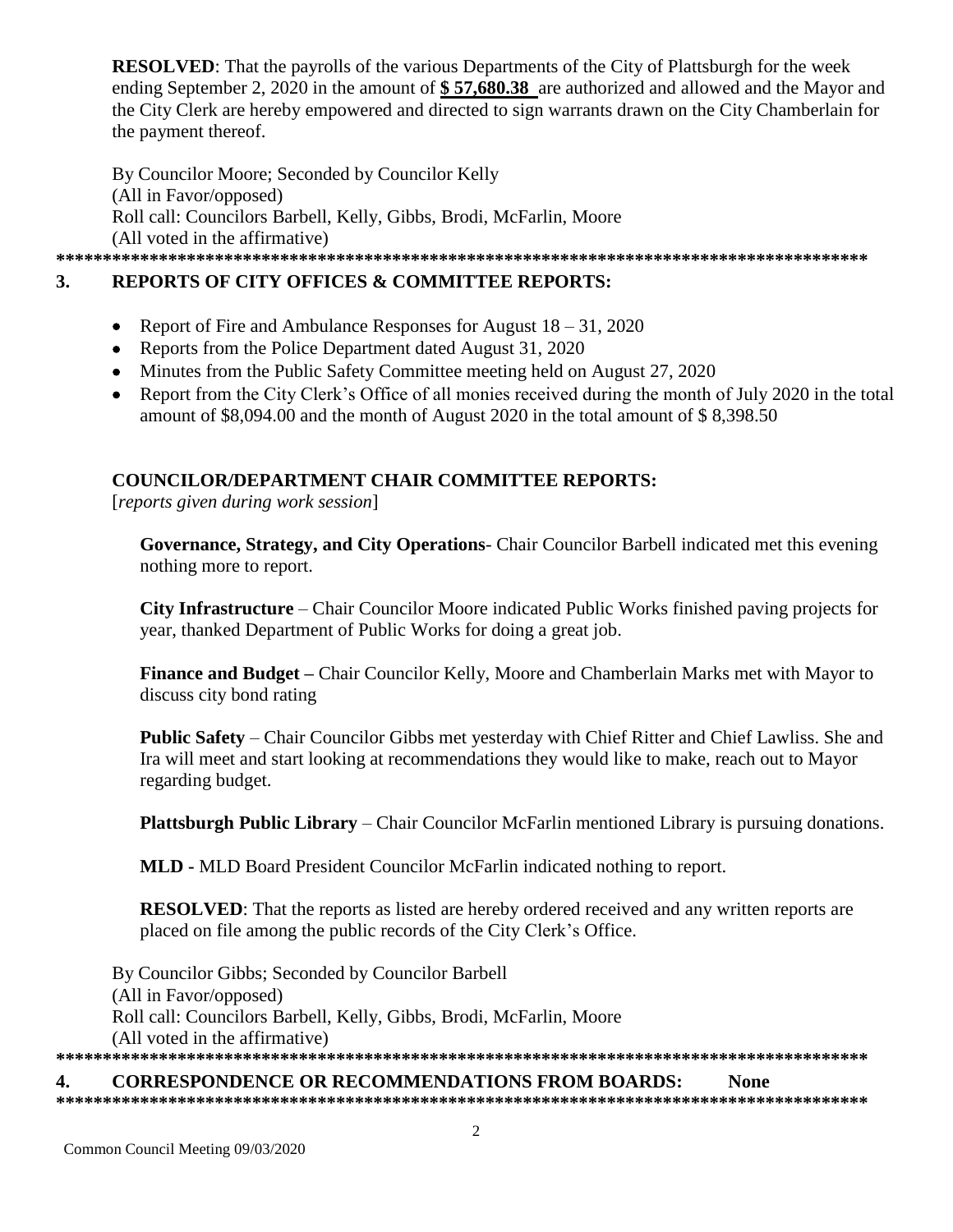## **5. AUDIT OF CLAIMS:**

**RESOLVED**: That the bills Audited by the Common Council for the week ending September 4, 2020 in the amount of \$ **504,949.06\_** are authorized and allowed and the Mayor and City Clerk are hereby authorized and directed to sign warrants drawn on the City Chamberlain for the payment thereof.

By Councilor Kelly; Seconded by Councilor Barbell (All in Favor/opposed) Roll call: Councilors Barbell, Kelly, Gibbs, Brodi, McFarlin, Moore (All voted in the affirmative) **\*\*\*\*\*\*\*\*\*\*\*\*\*\*\*\*\*\*\*\*\*\*\*\*\*\*\*\*\*\*\*\*\*\*\*\*\*\*\*\*\*\*\*\*\*\*\*\*\*\*\*\*\*\*\*\*\*\*\*\*\*\*\*\*\*\*\*\*\*\*\*\*\*\*\*\*\*\*\*\*\*\*\*\*\*\*\***

## **6. PERSONS ADDRESSING COUNCIL ON AGENDA ITEMS ONLY: None**

**\*\*\*\*\*\*\*\*\*\*\*\*\*\*\*\*\*\*\*\*\*\*\*\*\*\*\*\*\*\*\*\*\*\*\*\*\*\*\*\*\*\*\*\*\*\*\*\*\*\*\*\*\*\*\*\*\*\*\*\*\*\*\*\*\*\*\*\*\*\*\*\*\*\*\*\*\*\*\*\*\*\*\*\*\*\*\*** 

#### **7. OTHER ITEMS:**

#### **Motion to remove item 7A from the Table:**

By Councilor McFarlin; Seconded by Councilor Barbell

Roll call: Councilors Barbell, Kelly, Gibbs, Brodi, McFarlin, Moore (All voted in the affirmative) **ACTION TAKEN**: Adopted

**A. RESOLVED:** In accordance with the request therefore the Common Council approves renewing the contract with Plattsburgh Housing Authority for the provision of Supplemental Police Services by a Plattsburgh Police Officer (September 1, 2020 – August 31, 2021). The total revenue for the City is billed on a monthly basis per the contract. There is no change in the contract provisions or reimbursement cost from 2020.

Discussion: Yes

#### **Motion to Table**

 By Councilor Gibbs; Seconded by Councilor McFarlin Roll call: Councilors Barbell, Kelly, Gibbs, Brodi, McFarlin, Moore (All voted in the affirmative to Table) **ACTION TAKEN**: Tabled Follow up Action: None **\*\*\*\*\*\*\*\*\*\*\*\*\*\*\*\*\*\*\*\*\*\*\*\*\*\*\*\*\*\*\*\*\*\*\*\*\*\*\*\*\*\*\*\*\*\*\*\*\*\*\*\*\*\*\*\*\*\*\*\*\*\*\*\*\*\*\*\*\*\*\*\*\*\*\*\*\*\*\*\*\*\*\*\*\*\*\*\*\*\***

**B. RESOLVED,** by the Common Council of the City of Plattsburgh the *Retention and Disposition Schedule for New York Local Government Records (LGS-1),* issued pursuant to Article 57-A of the Arts and Cultural Affairs Law, and containing legal minimum retention periods for local government records, is hereby adopted effective January 1, 2021 by all officers in legally disposing of valueless records listed therein.

**FURTHER RESOLVED,** that in accordance with Article 57-A;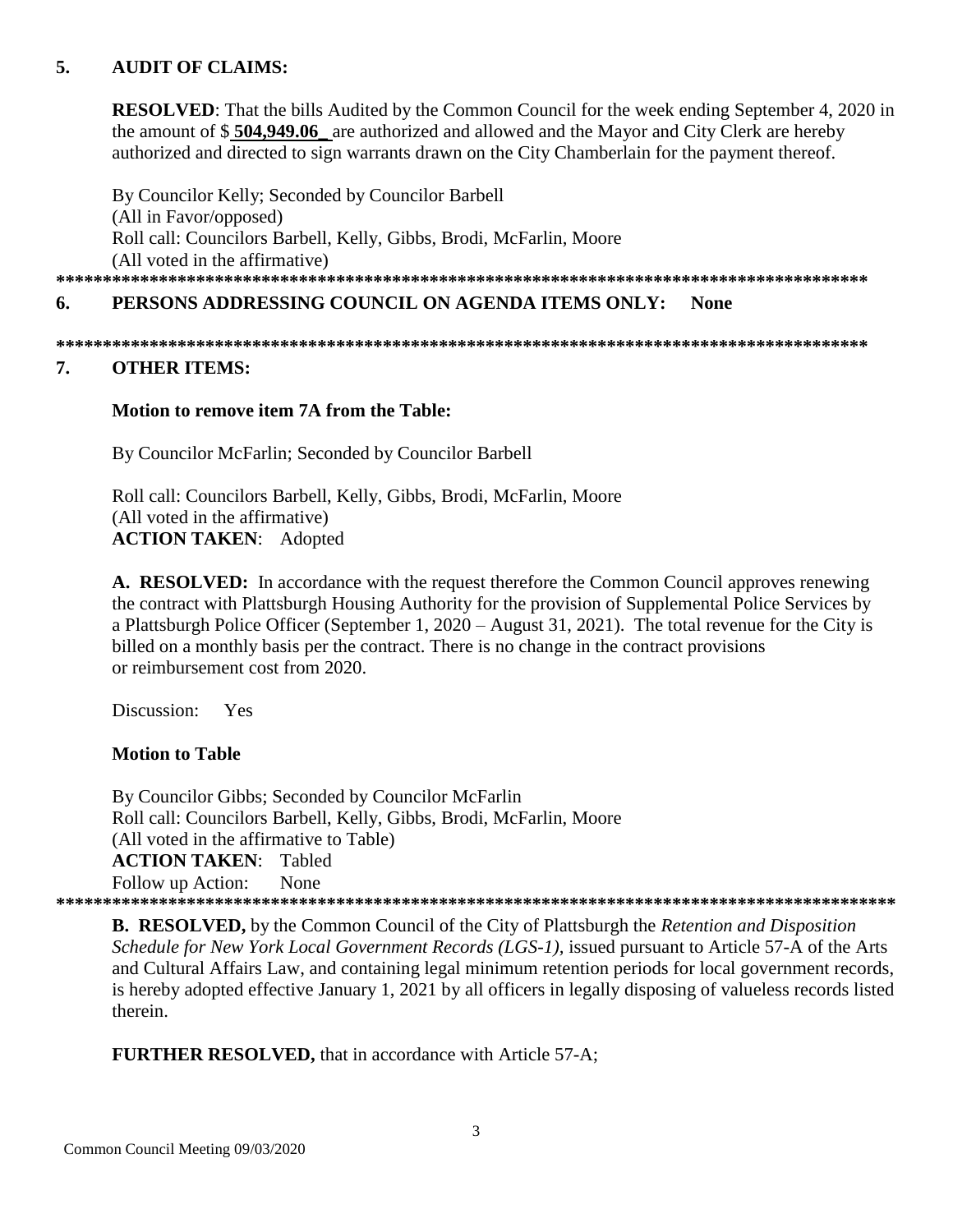- (a) only those records will be disposed of that are described in Retention and Disposition Schedule for New York Local Government Records (LGS-1), after they have met the minimum retention periods described therein:
- (b) only those records will be disposed of that do not have sufficient administrative, fiscal, legal, or historical value to merit retention beyond established legal minimum periods.

By Councilor Barbell; Seconded by Councilor Brodi Discussion: Yes Roll call: Councilors Barbell, Kelly, Gibbs, Brodi, McFarlin, Moore (All voted in the affirmative) **ACTION TAKEN: Adopted** Follow up Action: None 

C. RESOLVED: In accordance with the request therefore the Common Council approves that the Mayor is authorized to sign a Memo of Understanding with 970 United FC, in a form approved by the Corporation Counsel, to allow for their use of the Peter S. Blumette Park for their Youth Soccer program for the fall of 2020.

## **Motion to waive reading and move Resolution**

|    | By Councilor McFarlin; Seconded by Councilor Barbell                |
|----|---------------------------------------------------------------------|
|    | (All voted in favor of waiving reading and move Resolution)         |
|    | Discussion:<br><b>None</b>                                          |
|    | Roll call: Councilors Barbell, Kelly, Gibbs, Brodi, McFarlin, Moore |
|    | (All voted in the affirmative)                                      |
|    | <b>ACTION TAKEN:</b> Adopted                                        |
|    | Follow up Action: None                                              |
|    |                                                                     |
| 8. | <b>TRAVEL REOUEST:</b><br>None                                      |

#### $9<sub>1</sub>$ **RESOLUTIONS FOR INITIAL CONSIDERATION:**

## **Councilor Barbell added the following for Initial Consideration:**

Pursuant to City Charter Section 3-8, the Common Council does hereby appoint Brian S. Kremer, of Goldberger and Kremer, to conduct an investigation on behalf of the Council into the Chairperson of the Zoning Board of Appeals' hiring of a law firm from Buffalo, New York on or about April 24, 2020 in connection with the Durkee Lot Mixed Use Development Project. Mr. Kremer shall have all the powers of the Council as set forth in City Charter Section 3-8, except that he shall submit proposed subpoenas to Council Member Barbell who is hereby authorized to sign same on behalf of the Council.

For the services of Mr. Kremer and his law firm in connection with the investigation, Goldberger and Kremer shall be paid at the rate of \$235.00 per hour. [Councilor Barbell misspoke and said "paid at the rate of \$335.00 per hour] Corporation Counsel Dean Schneller corrected and stated it should be "paid at the rate of \$235.00 per hour."

## Motion to waive rule 4 for Initial Consideration and move resolution: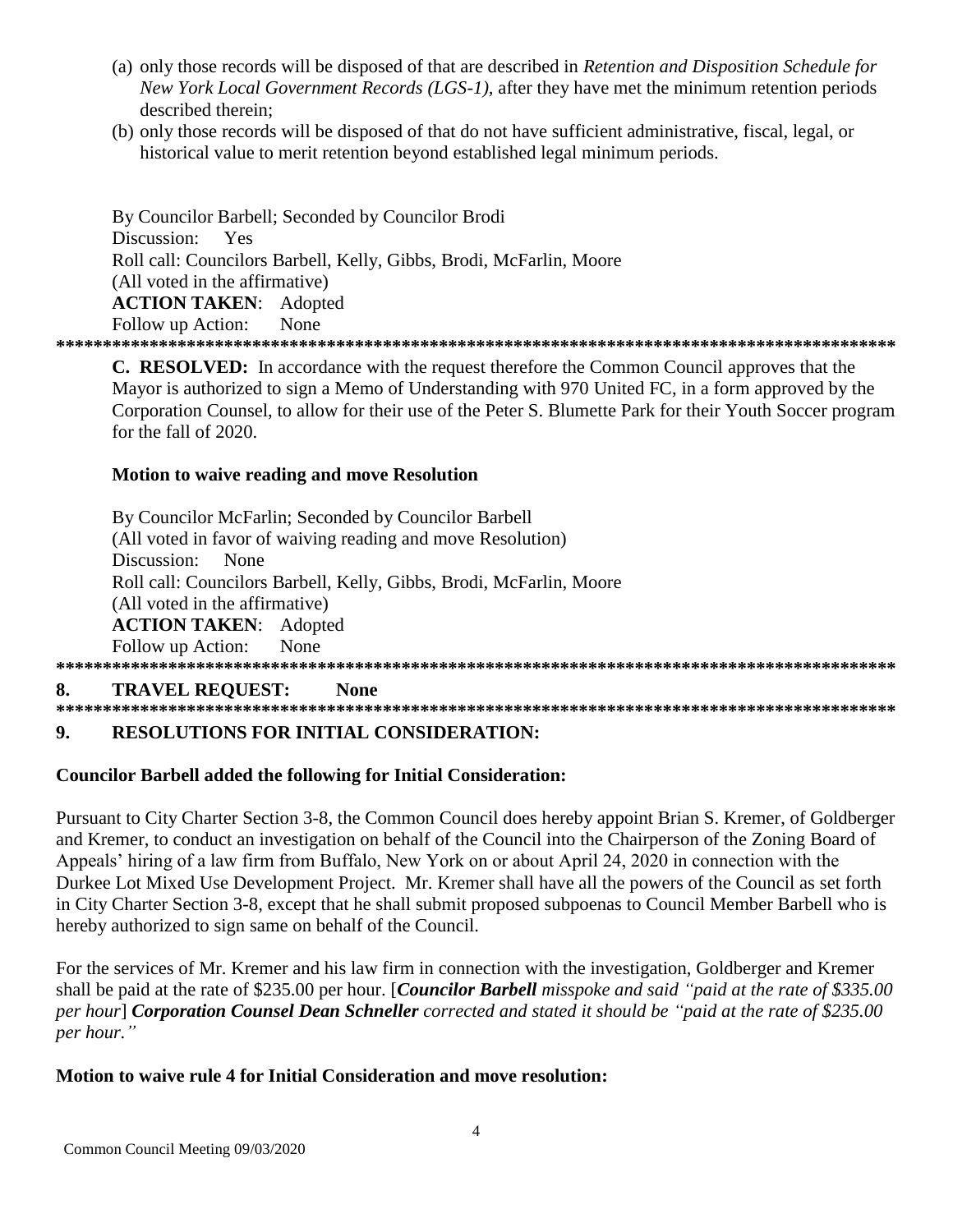Pursuant to City Charter Section 3-8, the Common Council does hereby appoint Brian S. Kremer, of Goldberger and Kremer, to conduct an investigation on behalf of the Council into the Chairperson of the Zoning Board of Appeals' hiring of a law firm from Buffalo, New York on or about April 24, 2020 in connection with the Durkee Lot Mixed Use Development Project. Mr. Kremer shall have all the powers of the Council as set forth in City Charter Section 3-8, except that he shall submit proposed subpoenas to Council Member Barbell who is hereby authorized to sign same on behalf of the Council.

For the services of Mr. Kremer and his law firm in connection with the investigation, Goldberger and Kremer shall be paid at the rate of \$235.00 per hour.

By Councilor Kelly; Seconded by Councilor Gibbs (All voted in the affirmative to invoke Rule 4, move resolution and discuss financial implications) Discussion: Yes

Mayor Read asked Corporation Counsel Dean Schneller amount of total hours would he expect for an investigation of this sort.

Corporation Counsel Dean Schneller indicated difficult to know at this stage, fairly discreet matter would anticipate not including travel time, which Mr. Kremer charges a reduced rate for, between 10 and 20 hours he would estimate.

**Mayor Read** stated so for \$3,000 or \$4,000 doing this for an issue that already has been billed to the city for around \$18,000

Roll call: Councilors Barbell, Kelly, Gibbs, Brodi, McFarlin, Moore (Councilors Barbell, Kelly, Gibbs, McFarlin and Moore voted in the affirmative. Councilor Brodi voted in the negative)

**ACTION TAKEN: Adopted** 

## 

#### $10.$ **NEW BUSINESS AND COUNCILOR REPORTS:**

**Councilor Brodi** mentioned his previous suggestion to HR Department of employee appreciation hasn't seen anything yet. On the bright side saw an email we are \$350,000 to the plus side is that correct?

Mayor Read said yes that's right.

Councilor Brodi further commented that the employee pensions are not as bad as we projected.

Mayor Read also I believe we are going to see an accelerated payment on a telecommunications audit he asked for. If you recall the council accepted a settlement that would spread that payment out over a number of years now they are willing to pay that payment all in one shot and that is somewhere over \$100,000. Couple of bright spots.

**Chamberlain Marks** indicated that has already been received \$107,000 but it's no bump to revenue recognition because the payment stream already being recognized for revenue in the accounting we did back in January.

**Councilor Kelly** spoke about Saranac River Trail Phase 2.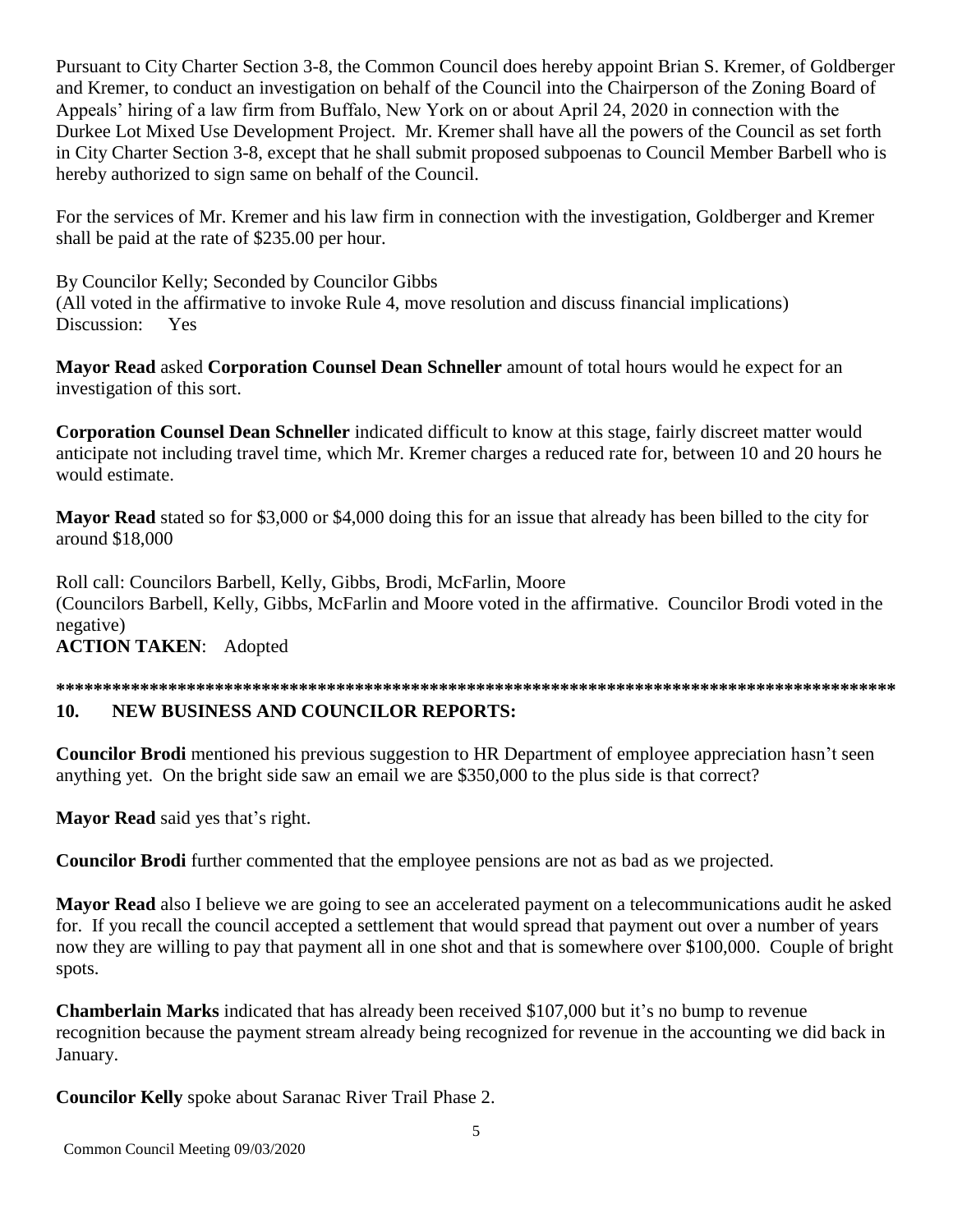[further discussion ensued on this topic]

**Councilor McFarlin** mentioned constituent asked for crosswalk on Margaret Street.

**Mayor Read** indicated he believes City Planner looked at that area and doesn't recommend it.

**Councilor McFarlin** mentioned School Resource Officer article in newspaper and the council did for political reasons. He was never in favor of School Resource Officers. [further discussion]

**Councilor Gibbs** also spoke on this topic and mentioned city helped school district with LED lights on Webb Island bridge. [further discussion]

**Mayor Read** mentioned in newspaper accused of making decision based on Pilot Agreement. [further discussion

**Councilor McFarlin** another mentioned lack of transparency. [further discussion]

**Councilor Gibbs** mentioned false accusations against her. [further discussion]

**Councilor McFarlin** mentioned he spoke at Clinton County Planning Board last night he was a member of the parking committee about the difference between the parking plan and it's also based a lot on just the number of parking spots downtown but how parking works and how a managed system can help address some of those issues. [further discussion]

**Councilor Barbell** indicated even before he was on Council he spoke and was not in favor of School Resource Officer.

**Councilor Gibbs** indicated she reached out to Plattsburgh City School District Superintendent to discuss and he declined.

**Councilor Kelly** mentioned he has an acquaintance on the school board who reached out to him and asked why he didn't call him to discuss.

Councilor Gibbs mentioned public perceives the council no vote means School district can't hire a School Resource Officer they can through the county.

Mayor Read mentioned you all have different perspectives and come to your conclusions thinking these things through very carefully wouldn't it be wonderful to live in a world where we simply respect each other where we sometimes disagree but not turn it in to something disagreeable.

**Councilor Barbell** thanked council for reading Comprehensive Plan materials and felt it was a good discussion earlier

#### $11.$ **CLOSING PUBLIC COMMENTS ON ANY TOPIC:**

John Seiden stated everyone wants what is best for city, feels the Zoning Board of Appeals has the right to hire